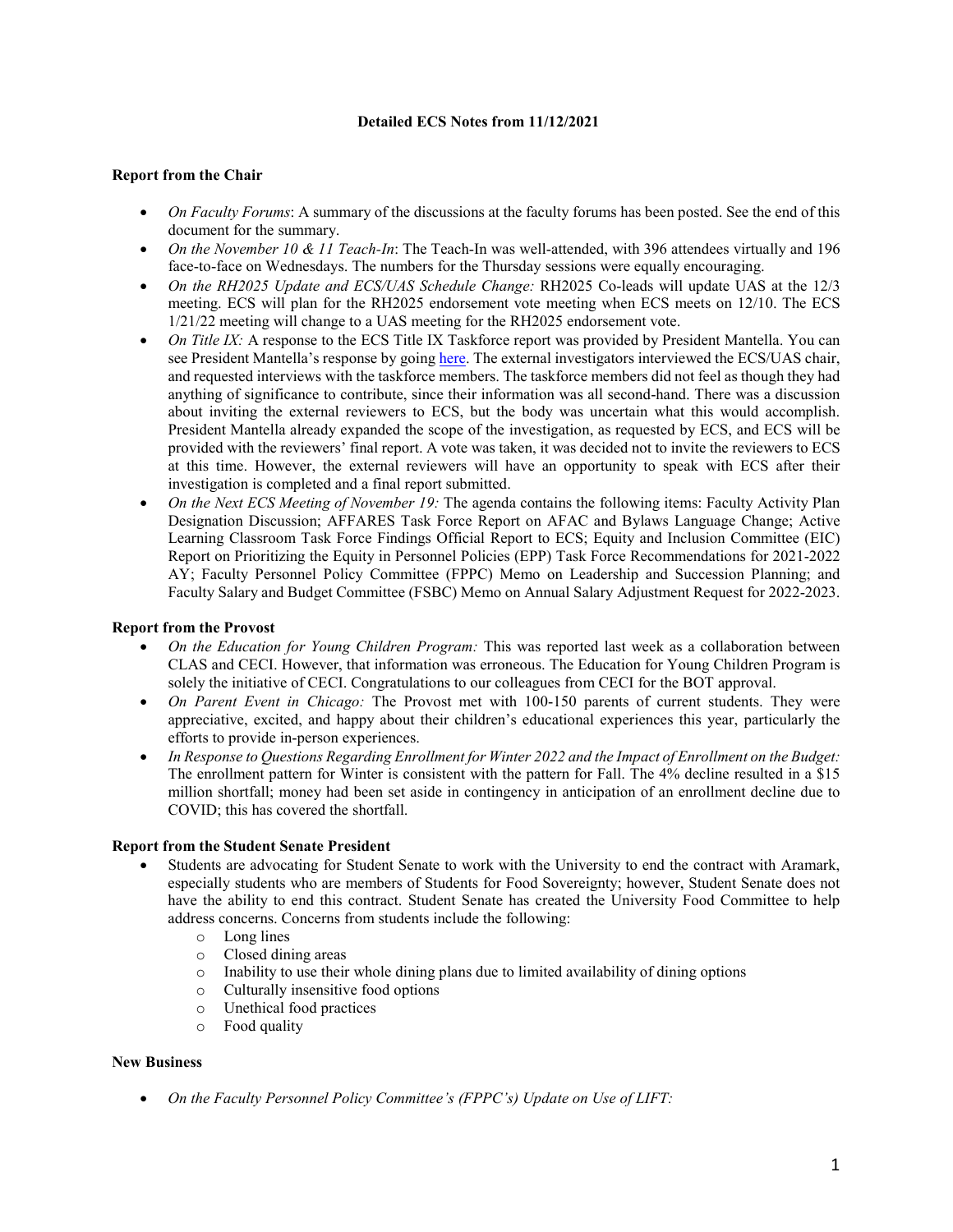- $\circ$  In March 2021 UAS supported FPPC's initial proposal<br> $\circ$  LIFT MC said CEI should not be used
- LIFT MC said CEI should not be used<br>○ FPPC planned to conduct a pilot this se
- FPPC planned to conduct a pilot this semester, but did not have any volunteers to participate
- o Only distributions should be reported as these are ordinal data, means should not be calculated
- o Pilot will be for associate professors who are not up for a personnel action
- *On Faculty Teaching and Learning Center Advisory Committee (FTLCAC) Memo on LMS Selection Feedback Survey Finding Report:* A slight preference for Canvas was revealed in the faculty survey, which is consistent with the results of the previous survey. Student Senate also prefers Canvas. Discussion revealed that inclusivity issues have been noted in Blackboard, these are present in Canvas as well. Both support textbook and online homework managers equivalently. The contract with Blackboard ends in June 2024, there will be a transition to the new LMS (Blackboard Ultra or Canvas) over the next three years. Typically, a decision would have been made by last spring; IT has a short timeline for implementation. There does not appear to be a discernable difference in the learning environment between the two LMSs. Some accredited programs use accreditation tools that are built into Blackboard, Canvas does not have a comparable tool. Other institutions that have accredited programs and use Canvas are more technologically advanced than GVSU. Many institutions, including high schools, are using Canvas, so using Canvas may be easier for students who are familiar with it; however, many community colleges use Blackboard. Canvas collects a lot of data about individuals in courses, which is great for educational research, but is it "unnecessary surveillance"?
	- o Those who have opinions should share them with the Provost's Office.
- *On the Faculty Salary and Budget Committee (FSBC) Memo on University Policies Language on Pay Equity:*  This memo clarifies that a faculty member can request that HR looks at their salary in terms of equity concerns. This has always been the case, but this memo clarifies the language.
- *On the FSBC Memo on Allocation of Federal Funds:* The request from FSBC is that the Senior Leadership Team (SLT) seek input from a wide range of perspectives and create a transparent process to determine how best to utilize federal funds to address budget shortfalls while preserving our core functions and best positioning the university for the future. Currently, there is a Budget Representative Group (BRG) that makes recommendations on this. The BRG has representatives from each Division, with faculty having two representatives in the Chair of ECS/UAS and the Chair of FSBC.
- *On the FSBC Request for Meaningful Dialogue:* FSBC stated a need for earlier involvement of shared governance in decision-making at the University. ECS has accepted the memo and will discuss this further at a futuret ECS meeting.

#### **Summary of Faculty Fora 10/27/2021 and 10/28/2021**

## **What are the Pressing Issues?**

- *On the Provost Search:*
	- o Student Affairs will separate from Academic Affairs. The new Provost will oversee Academic Affairs. A new VP will oversee Student Affairs.
	- o Faculty want the following:
		- a strong academic advocate for faculty
		- bridge between SLT and faculty
		- someone who will work well with SLT
		- sovereignty of the Provost's Office; there is concern that initiatives that impact Academic Affairs do not always go through the Provost's Office; this impacts the ability for faculty governance to provide input
		- possibly an internal candidate, such as Ed Aboufadel or Chris Plouff
	- o Question was asked how the search committee members were selected:
		- ECS/UAS nominated faculty members and voted
			- Faculty at large were chosen by the Deans to get faculty representation beyond those involved in governance
- *On Title IX:*
	- o ECS taskforce sent recommendations to the President